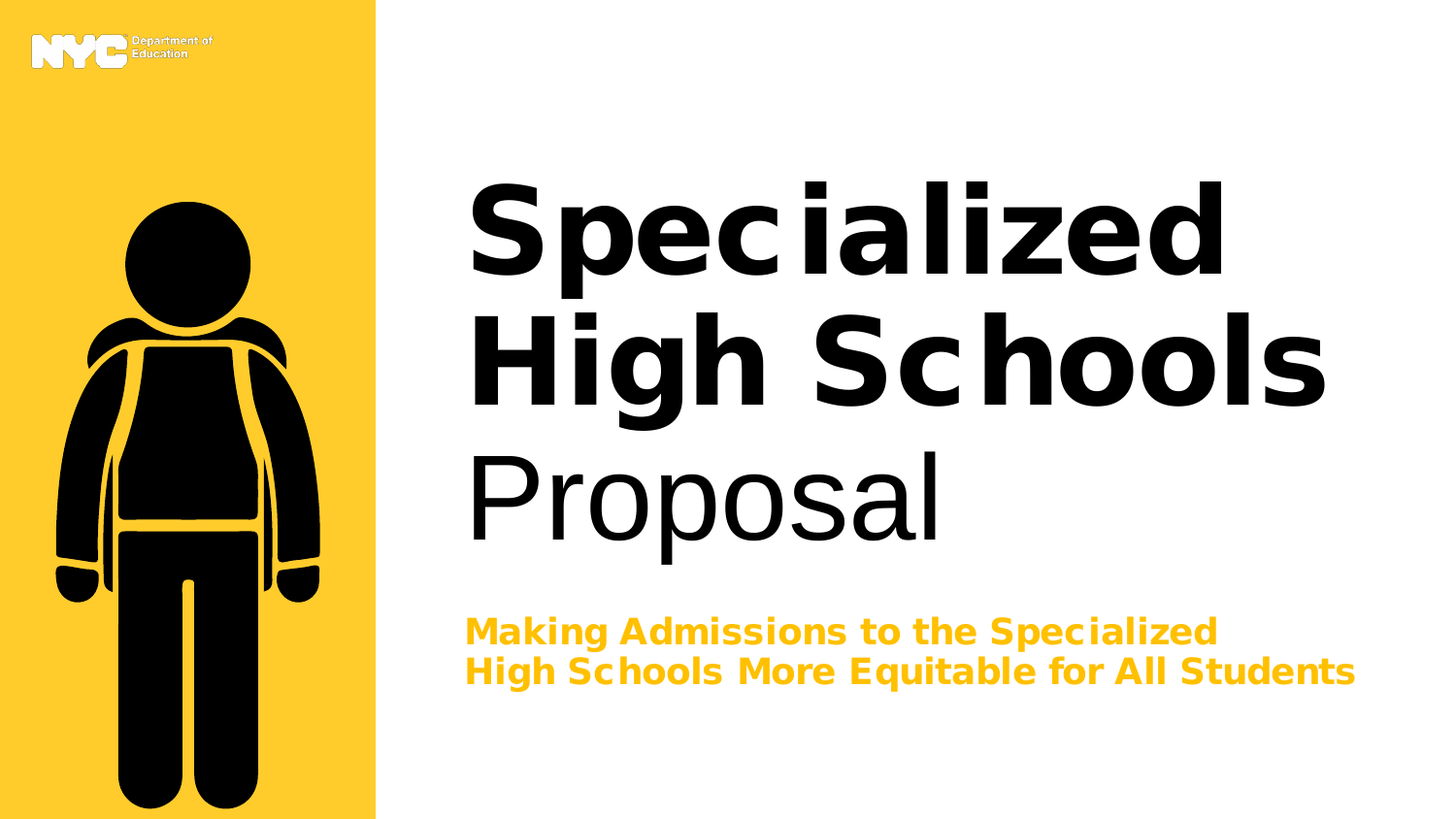# The Specialized High Schools are:

- The Bronx High School of Science
- The Brooklyn Latin School
- Brooklyn Technical High School
- High School for Mathematics, Science and Engineering at City College of New York
- High School of American Studies at Lehman College
- Queens High School for the Sciences at York College
- Staten Island Technical High School
- Stuyvesant High School

A ninth Specialized High School, LaGuardia High School, is not part of this proposal.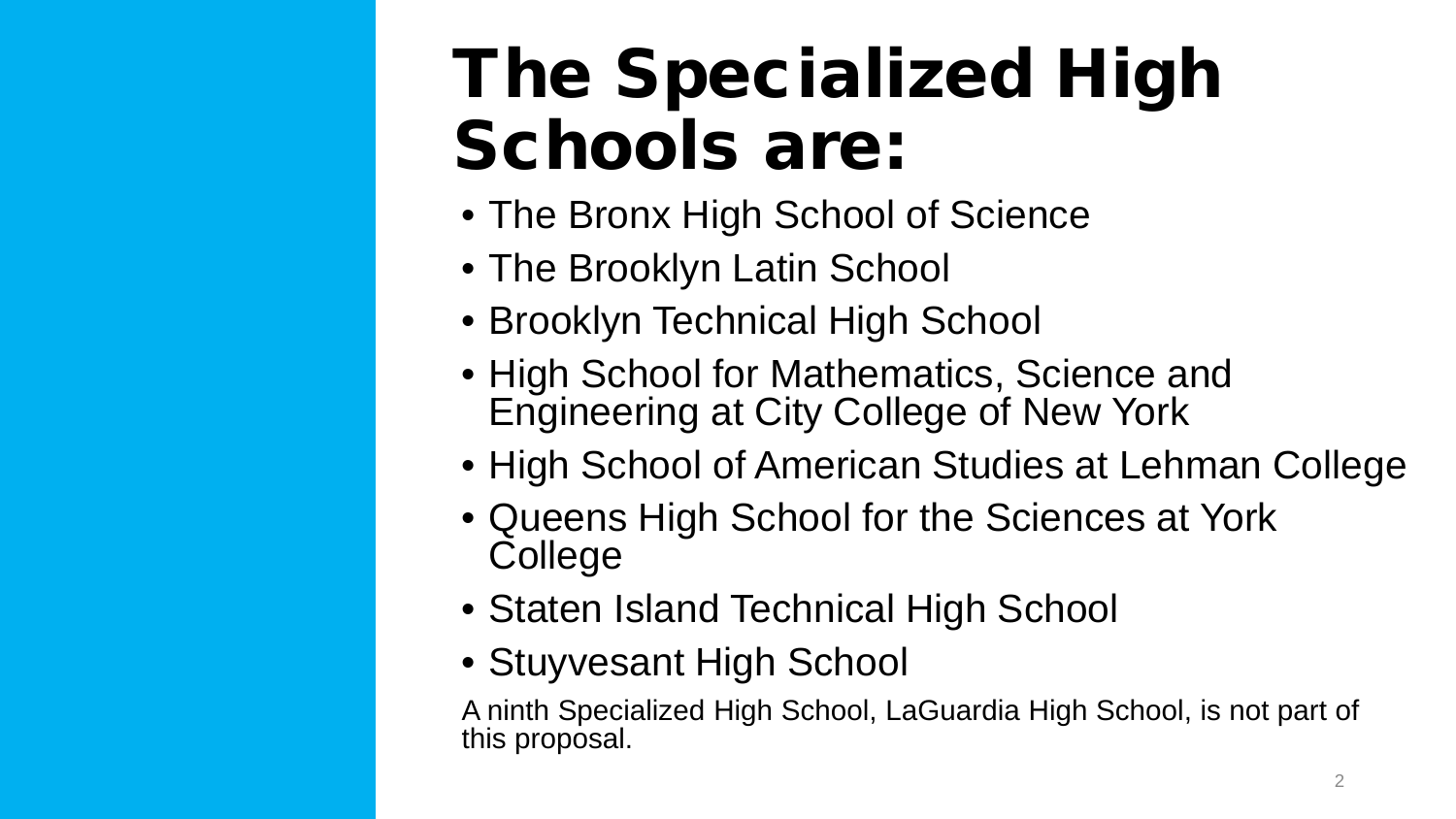## GOALS

Consider more than a single exam

> **Maintain** academic rigor

### Increase diversity

# A better and fairer admissions process:

- **Use multiple factors—not the Specialized High Schools Admissions Test (SHSAT)—to make offers to students.** 
	- o A single exam is not the best indicator of student potential.
	- o New York City is the only district in the country to admit students based on a single exam.\*
- **Maintain the academic rigor of the Specialized High Schools (SHS).**
- **Increase diversity at the Specialized High Schools.**
	- o In 2016, 50% of SHS offers went to students at only 4% of all New York City middle schools. We want the students attending the SHS to come from middle schools across the city and to better reflect our city's diverse populations.
	- o Black and Latino students make up 68% of the NYC high school population, but only 9% of those offered a seat.
	- o Low-income students make up 75% of the NYC high school population, but only 40% of those offered a seat.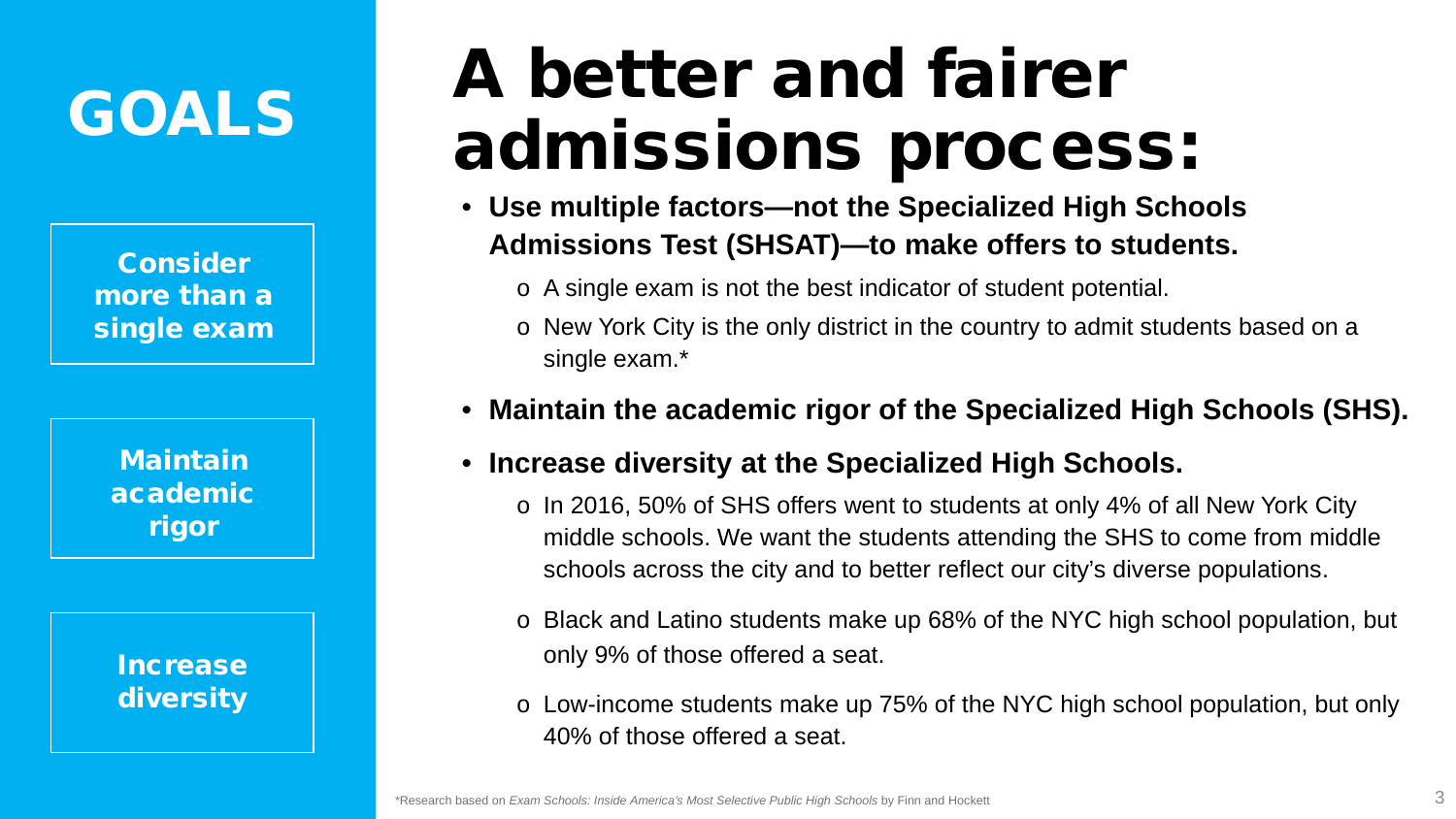# What is the proposal?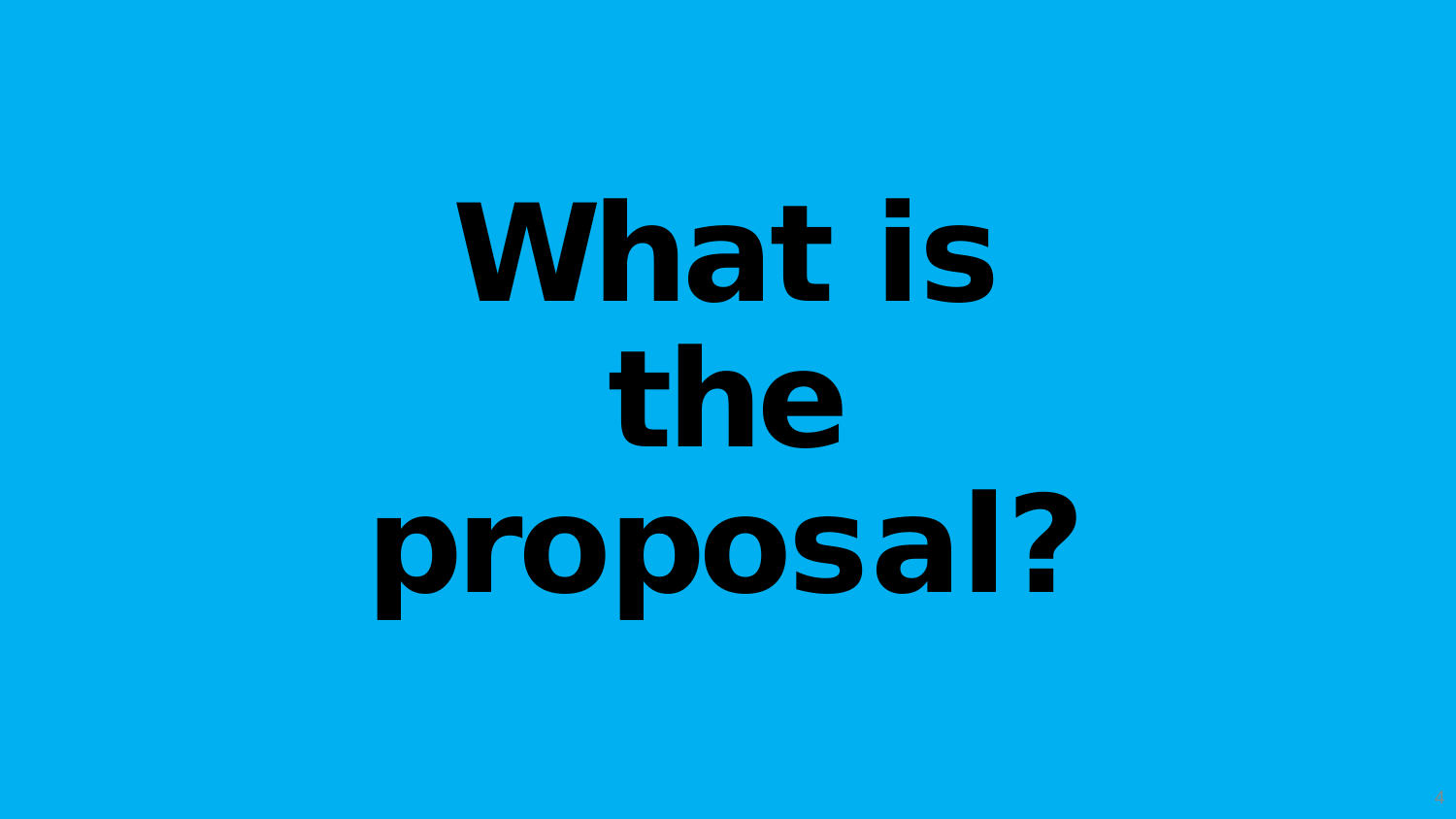## **NOW**

Expand the **Discovery** program to

Target students at high-poverty

# Part 1

Begin to expand the Discovery program to 20% of seats at each SHS.

The Discovery program is a summer enrichment program that helps highperforming, disadvantaged students gain admission to a SHS.

20% of seats **Students will be eligible if they meet all of the following three criteria:**

- **1** Score right below the cutoff score on the SHSAT.
- **2** Are disadvantaged based on their household income, housing situation, or English Language Learner status.
- **3** Attend a high-poverty school.

schools A high-poverty school has an Economic Need Index (ENI) of at least 60%. This estimates the percentage of students in a school who face economic hardship. Look up any school's ENI on the school performance dashboard: [tools.nycenet.edu/dashboard/.](https://tools.nycenet.edu/dashboard/)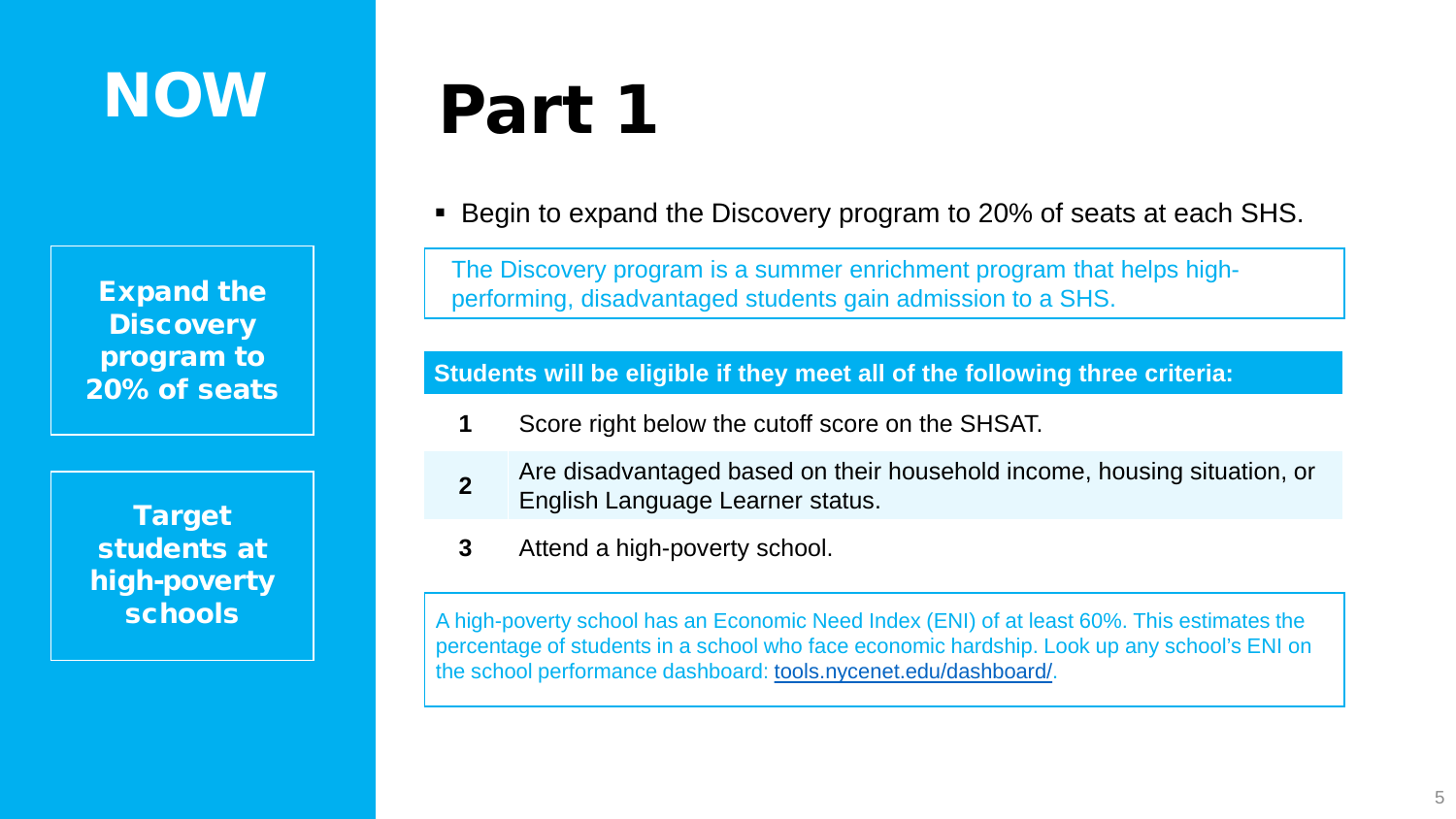## NEXT

Phase out SHSAT

Offers go to topperforming students

# Part 2

- Over three years, phase out the SHSAT.
- Make SHS offers to the top 7% of students from each DOE public middle school.
	- Students would receive ranks based on  $(1)$  their  $7<sup>th</sup>$  grade New York State Math and ELA exam scores and (2) their 7<sup>th</sup> grade English, math, social studies, and science course grades compared to other students in their school.\*
	- Students would be ordered by their rank to determine top performers at each school.
	- To receive a SHS offer, top-performing students' ranks would also need to be in the top 25% of the city.

New York State Law currently requires the SHSAT as the sole criterion for admission to the SHS. In order for any of these changes to go into effect, the New York State legislature must vote to change state law.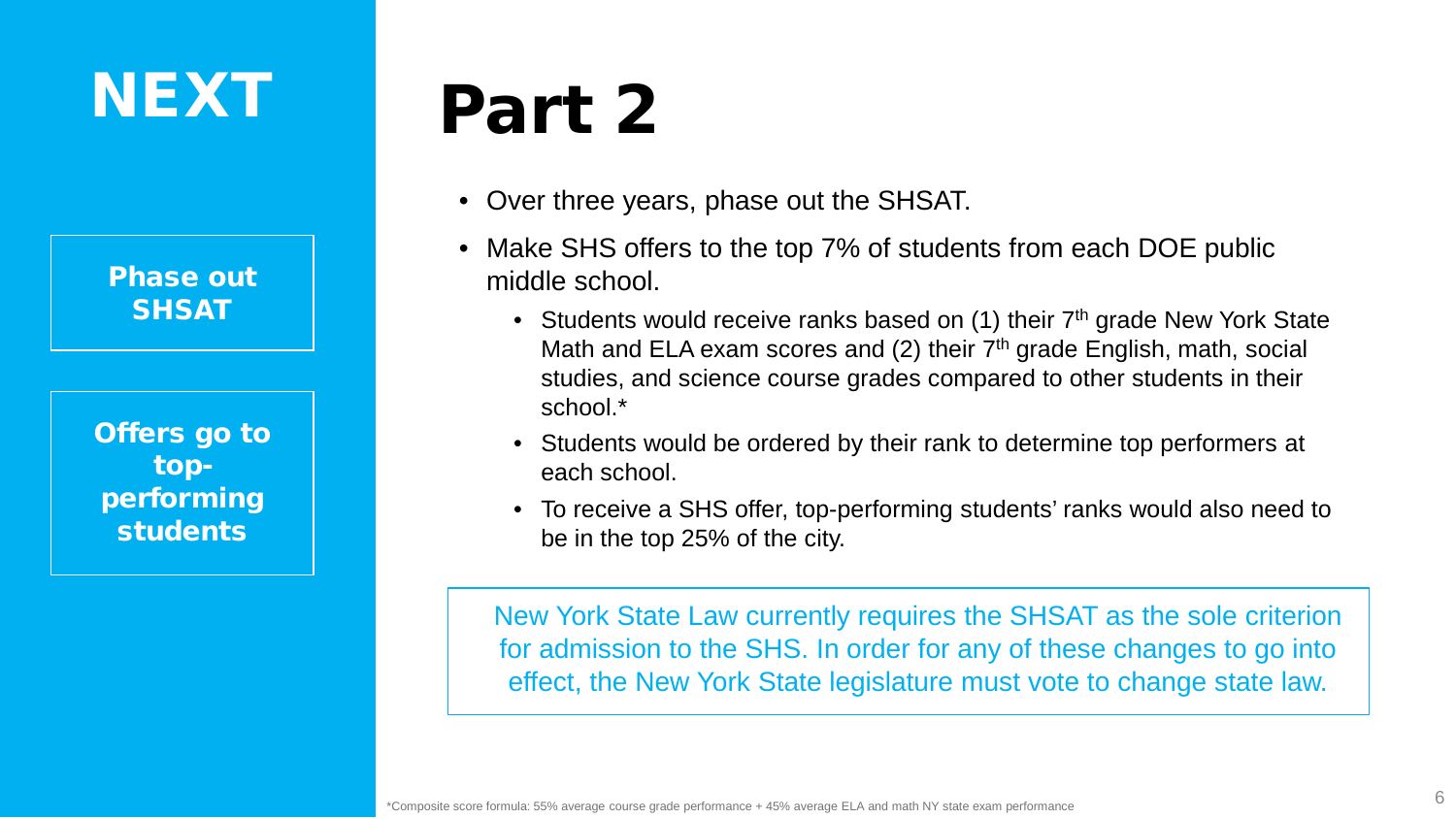## NEXT

Phase out **SHSAT** 

Offers go to topperforming students

# Part 2: Phase-out proposal

### **Offers would be made…**

| Year 1            | First to: Top 3% of students from each middle school $(-25\% \text{ of offers})$<br>Then to: Students who qualify through the SHSAT (~75% of offers)                                                                                                                                                                                                                                                                            |                       |
|-------------------|---------------------------------------------------------------------------------------------------------------------------------------------------------------------------------------------------------------------------------------------------------------------------------------------------------------------------------------------------------------------------------------------------------------------------------|-----------------------|
| Year <sub>2</sub> | First to: Top 5% of students from each middle school $(-50\% \text{ of offers})$<br>Then to: Students who qualify through the SHSAT (~50% of offers)                                                                                                                                                                                                                                                                            |                       |
| Year <sub>3</sub> | First to: Top 7% of students from each middle school (~90% of offers)<br>Then to: Non-public students, students new to New York City, and any<br>other student interested in applying to the SHS with a minimum course<br>grade average of 93% (A-). These students would participate in a lottery<br>for any remaining seats. $(-10\% \text{ of offers})$<br>This means that offers will no longer be made based on the SHSAT. | <b>Top Performers</b> |
|                   |                                                                                                                                                                                                                                                                                                                                                                                                                                 | <b>SHSAT</b>          |

The DOE would calculate each student's middle school rank. Schools and students would not need to provide any additional information.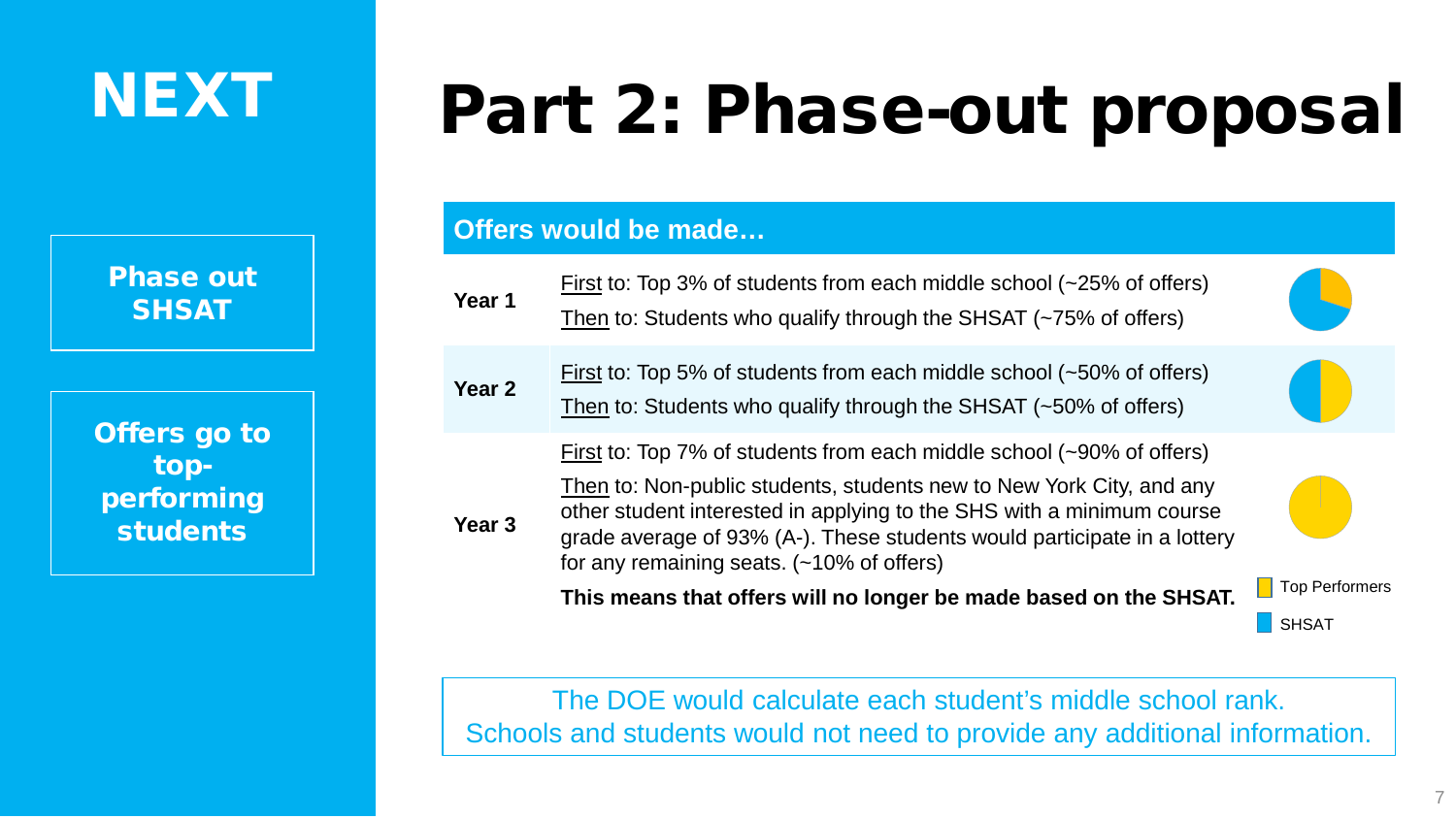# What would this proposal accomplish?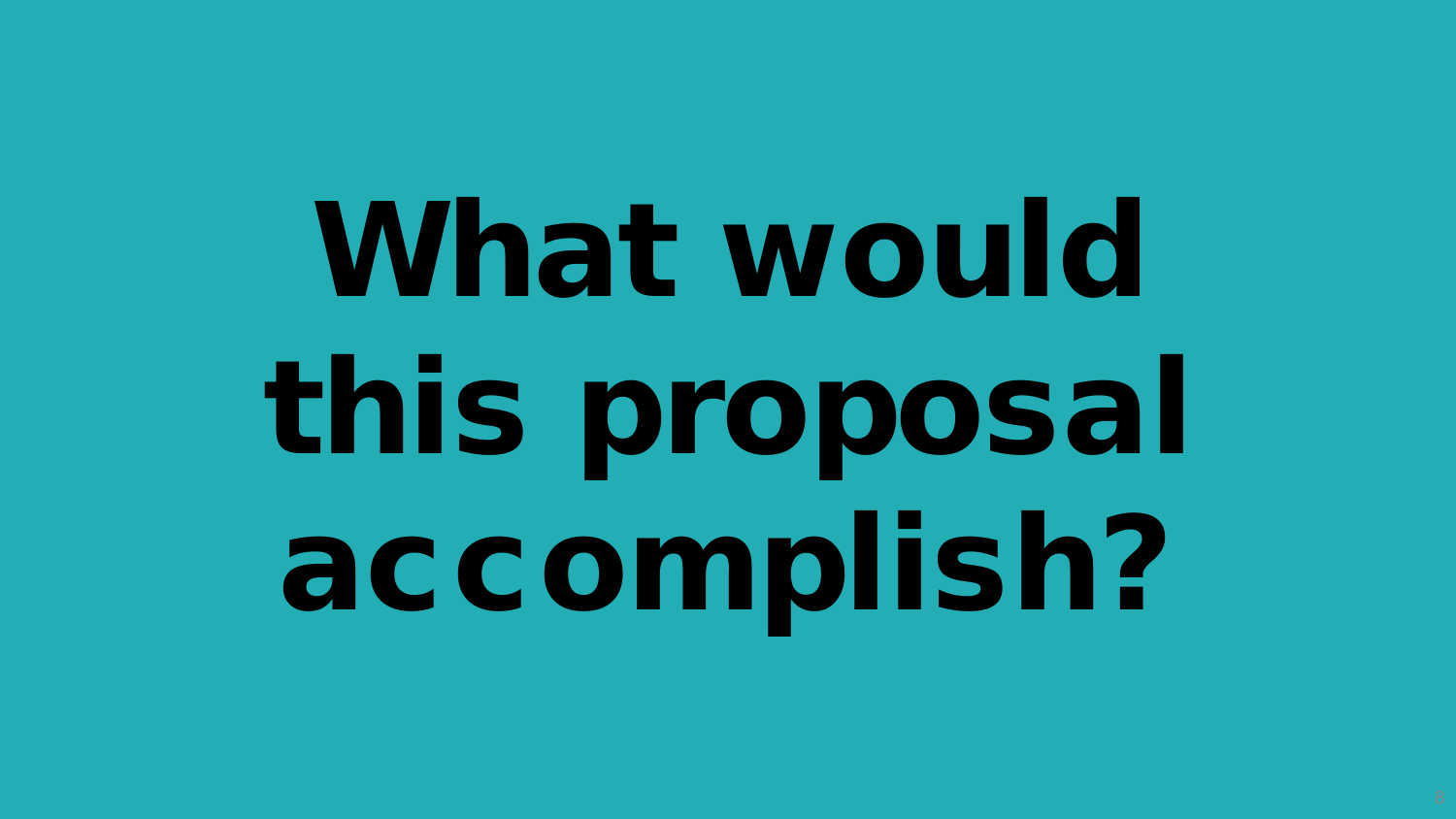## **ACADEMICS**

Top 7% of middle schoolers have similar academic records to students who receive SHSAT offers



**Students** with current offers

Top 7% of middle schoolers

- Average GPA: 94%
- Average State exam proficiency level: 4.1
- Average GPA: 94%
- Average State exam proficiency level: 3.9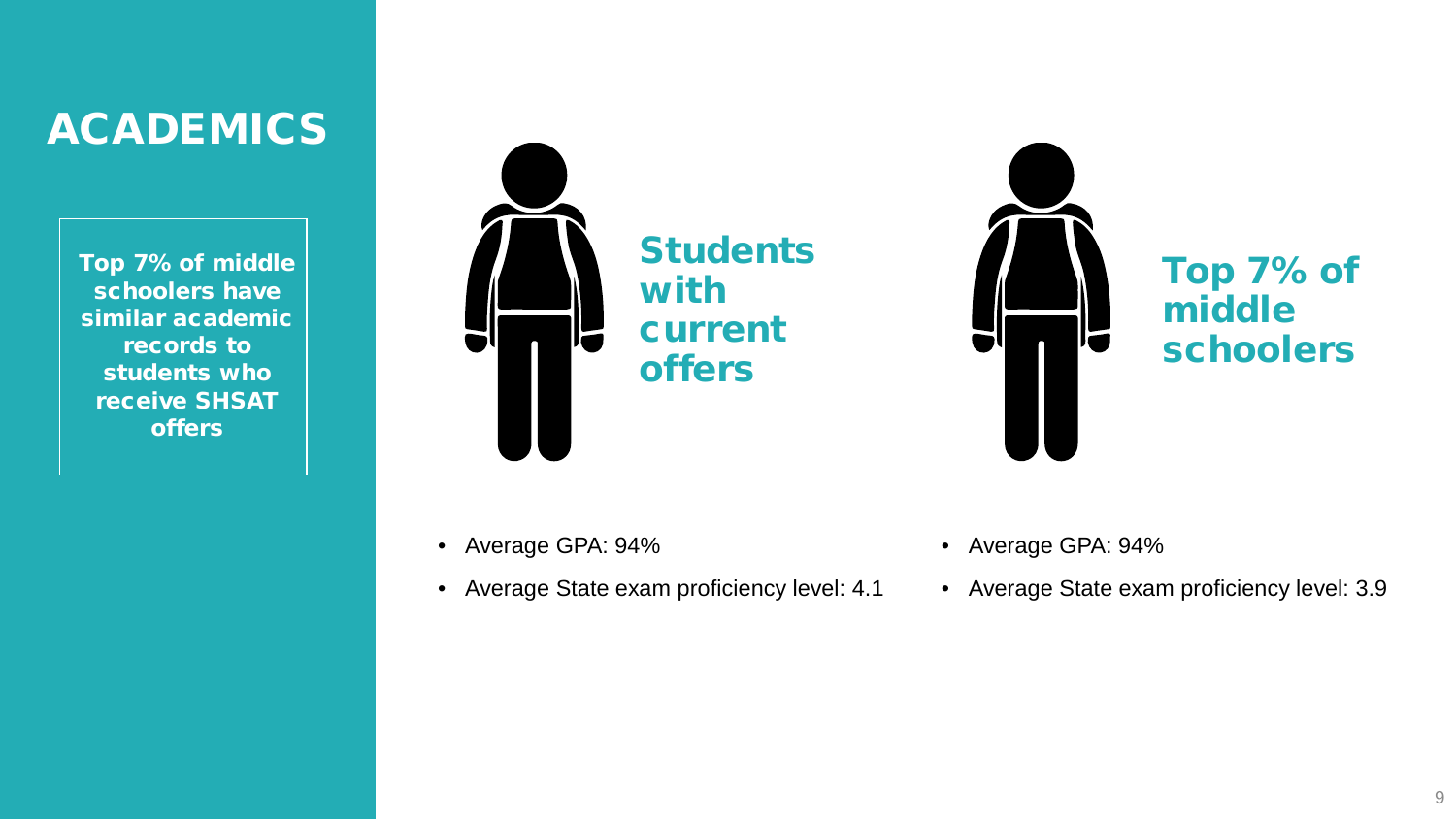

The students who currently get offers and the students in the top 7% score similarly on State exams and average grades 10 million control to the 10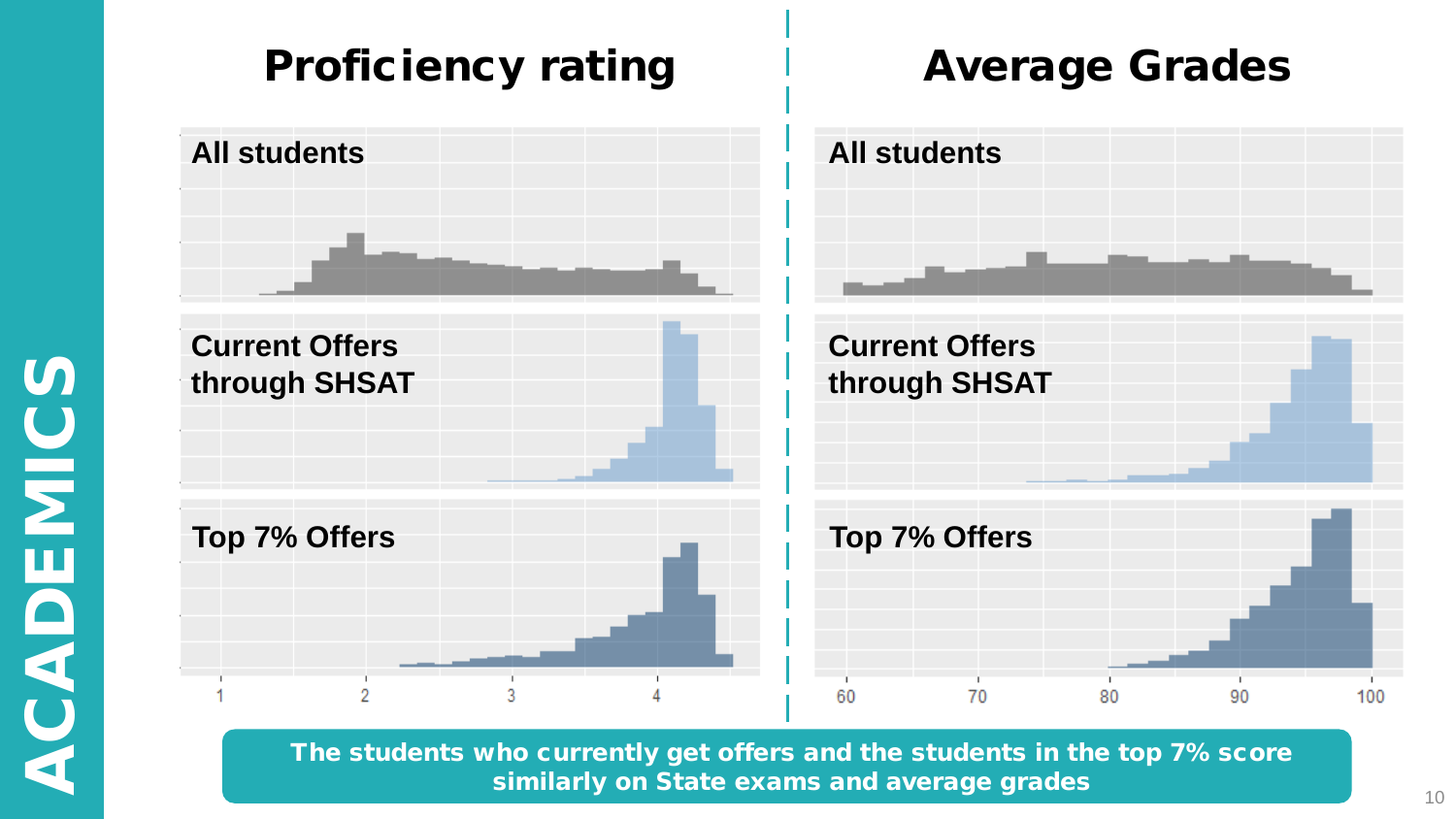## GEOGRAPHY

## Current Offers by School Top 7% Offers by School

2x increase in middle school representation

**Nearly** 2x increase in Manhattan schools represented



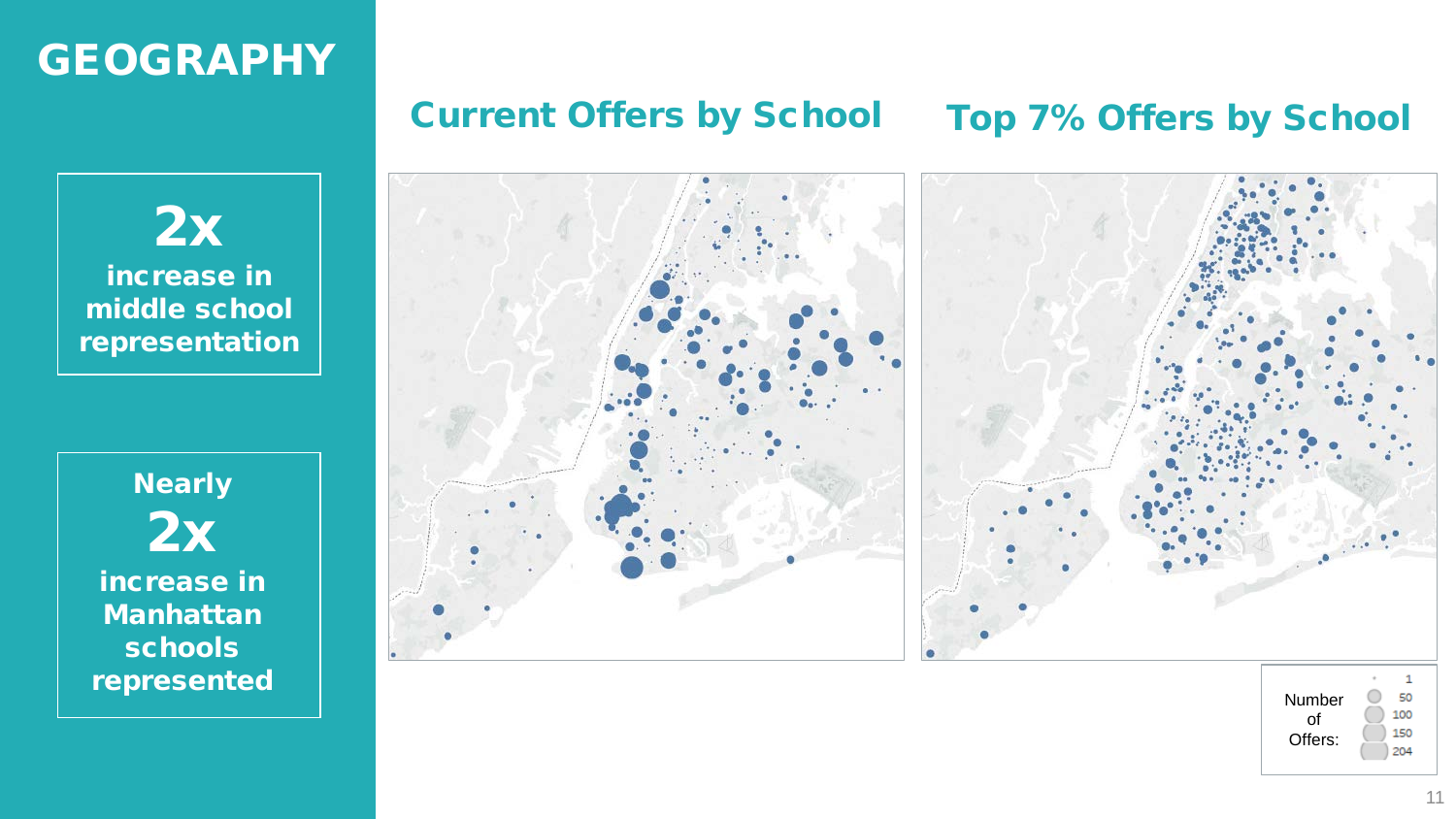## DEMOGRAPHICS

SHS demographics will mirror NYC demographics more closely

36% point increase in offers to Black and Latino students

18% point increase in offers to female students



**Racial Demographics**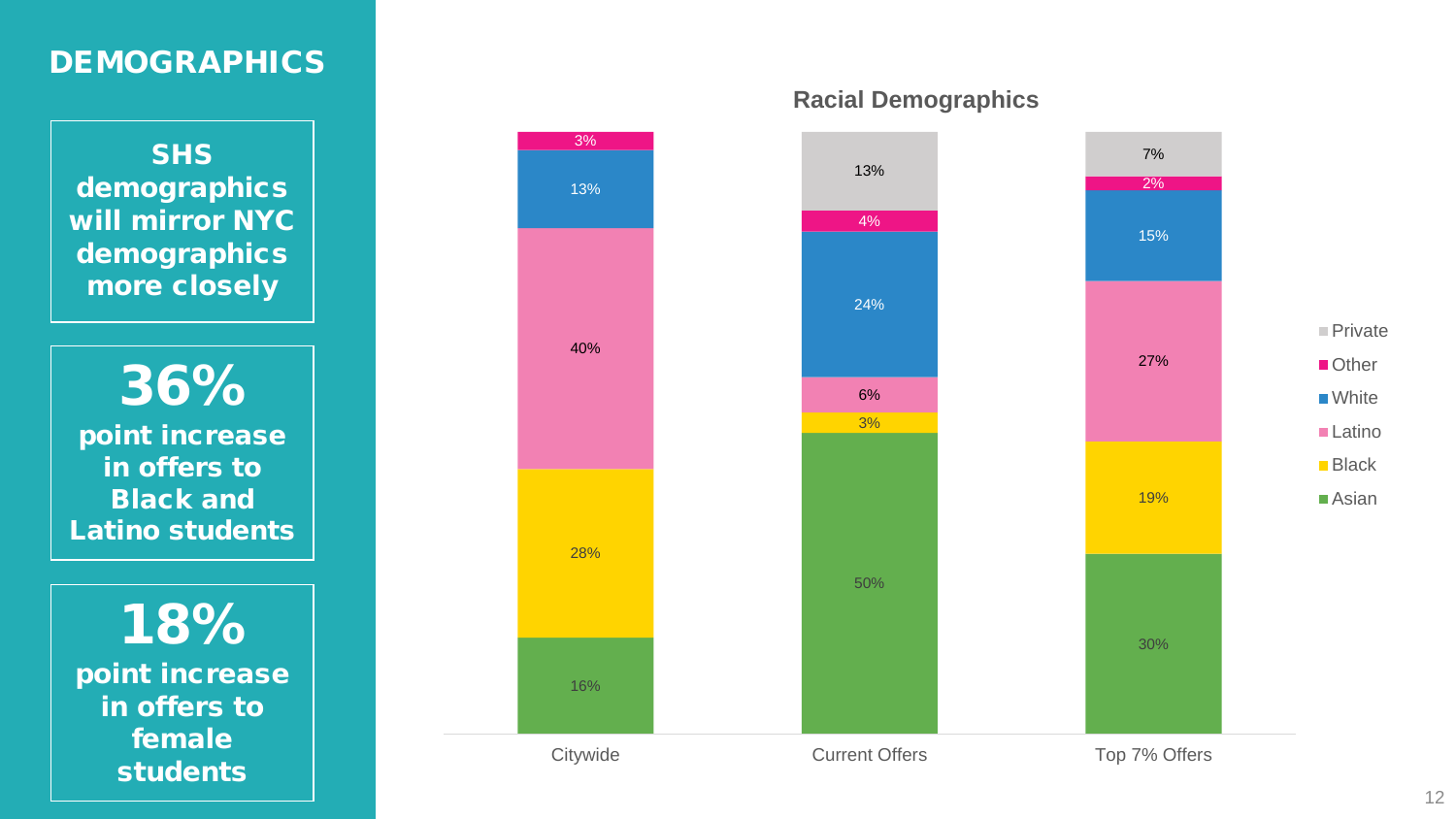## POVERTY

21% point increase in offers to low-income students

All groups will see an increase in offers to students in poverty

### **Percent of Students in Poverty by Race**

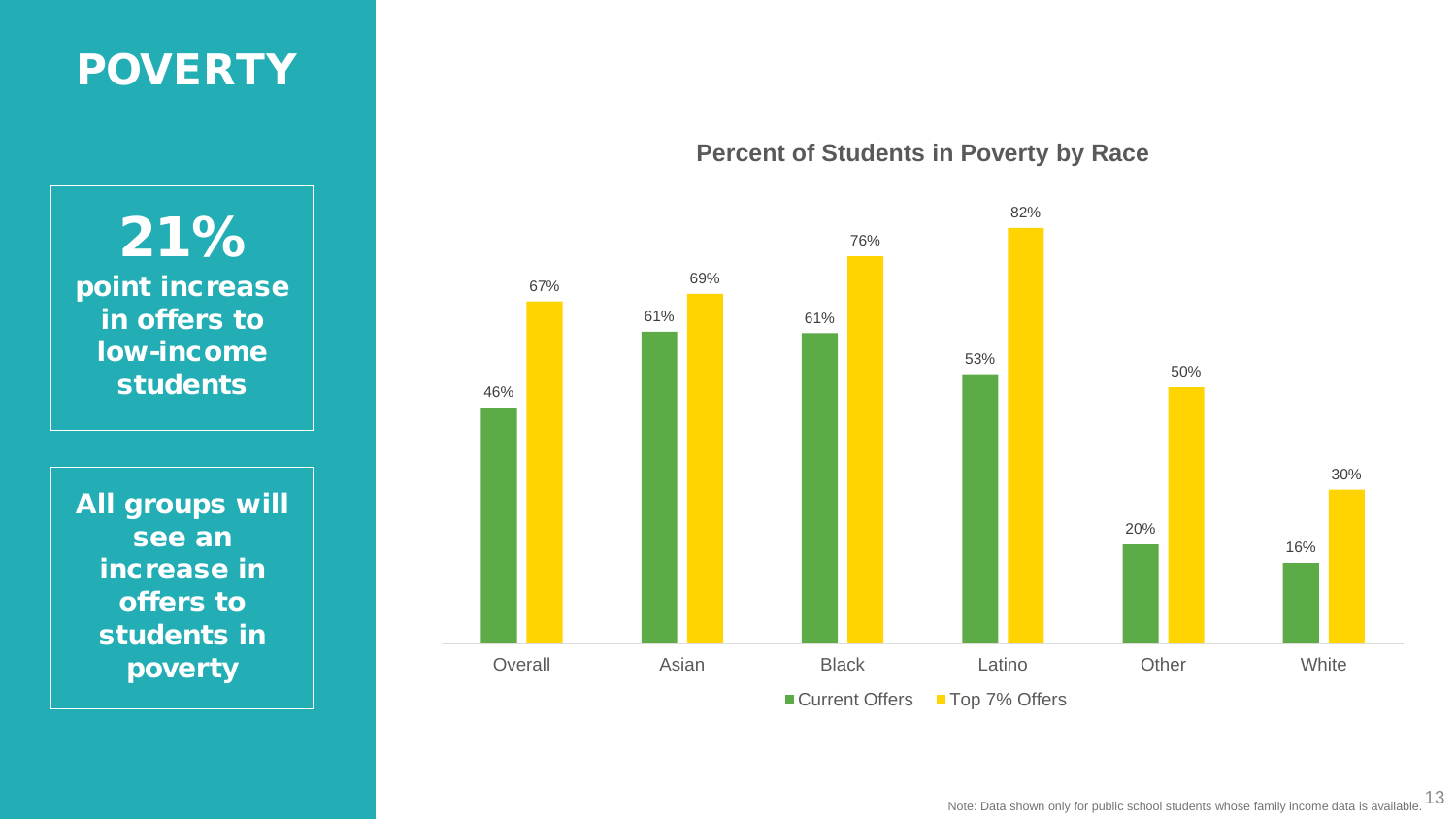### HOME LANGUAGE

**More** diversity of home languages represented at the SHS

Our modeling shows that we would see an increase in students from the following ethnicities who speak these languages:

#### **Asian**

Urdu, Tagalog (Filipino)

#### **African**

French, Fulani, Twi, Mandinka, and Soninke

**Caribbean/Latino** Haitian Creole, Spanish

**Caucasian** Albanian, Polish

**Middle Eastern** Arabic

#### **Top Non-English Home Languages**



The non-English home languages represented under this model more closely reflect the home languages of 8<sup>th</sup> grade students across the city.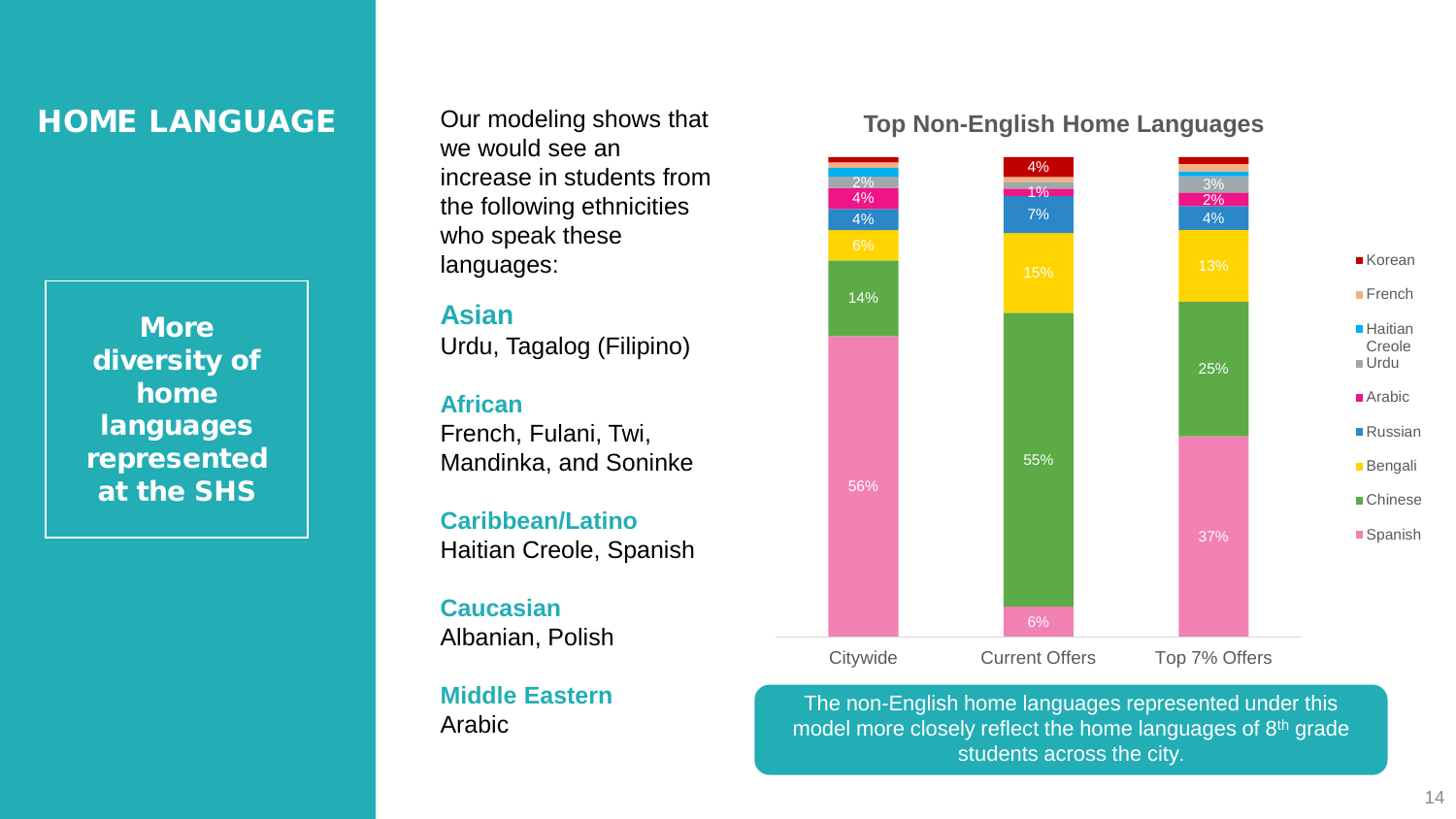## WE ARE

Expanding early education

Offering more challenging coursework

> Increasing school funding

## What else are we doing? Equity & Excellence for All

- The Equity and Excellence for All agenda is building a pathway to success in college and careers for all students.
	- Our students are starting school earlier, with free, full-day, high-quality education for threeyear-olds and four-year-olds through **3-K for All** and **Pre-K for All**.
	- Our schools are strengthening foundational skills and instruction earlier, with **Universal Literacy** and **Algebra for All**.
	- Our schools are also offering students more challenging, hands-on, college and career-aligned coursework with **Computer Science for All** and **AP for All.**
	- We are investing **\$350 million more annually** in "Fair Student Funding" for NYC public schools.
- What progress are we making?
	- The **highest-ever graduation rate** 74.3% of the Class of 2017.
	- The **highest-ever postsecondary enrollment rate** 57% of the Class of 2016.
	- The **highest-ever college readiness rate**  64% of graduates in the Class of 2017.
	- City students **continue to improve on ELA and math State exams,** and **outperformed their New York State peers** on ELA State exams for the first time in 2016. Since 2013, the percentage of students proficient in English in New York City has increased by 54%.

**Through these initiatives, we are on path to ensure that by 2026, 80% of our students will graduate high school on time and two-thirds of our graduates will be college ready.**